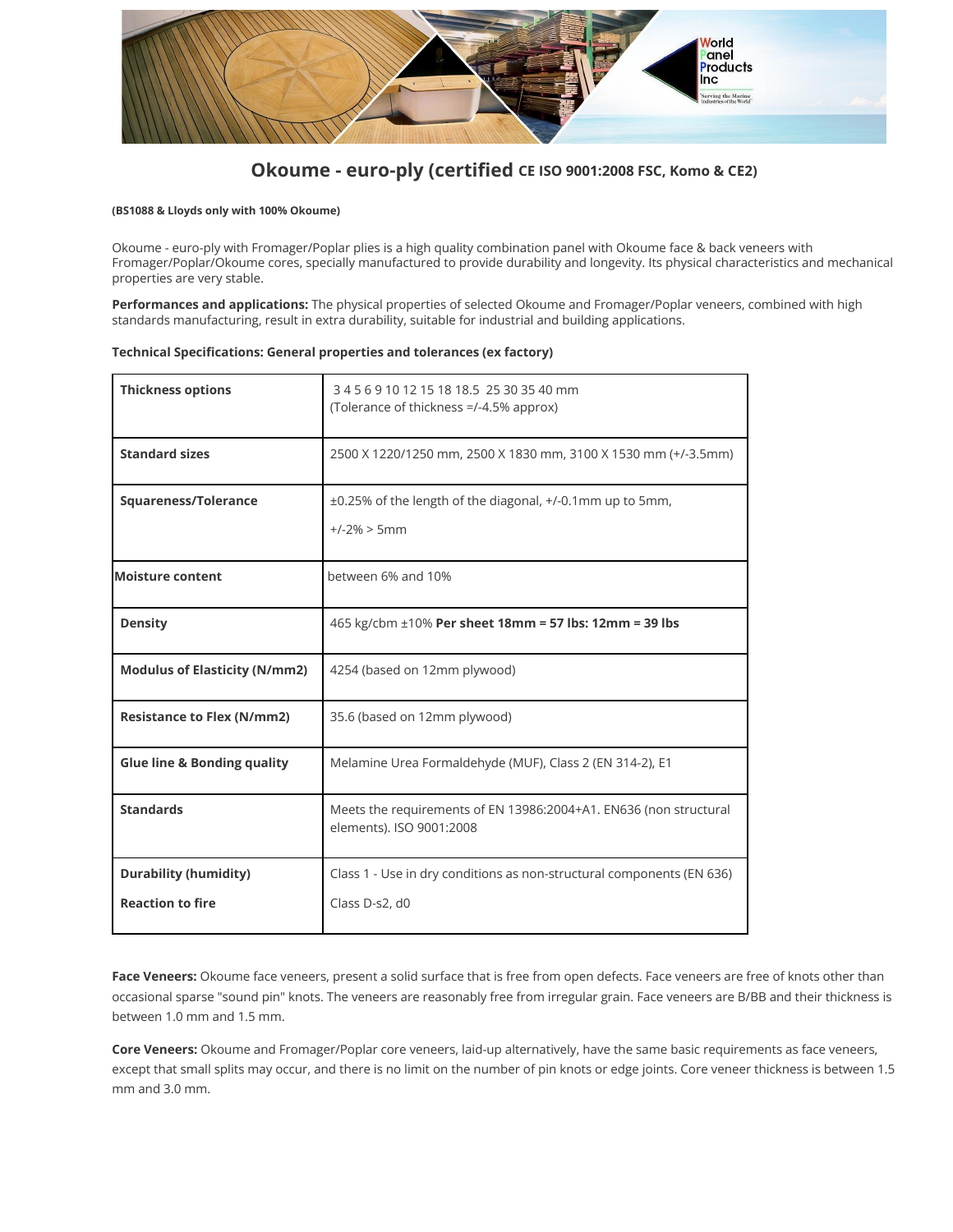

**Finishing:** All boards are sanded on both sides equally.



# **Material safety data Sheet Information**

### 1 Products

OKOUME MARINE PLYWOOD OKOUME PLYWOOD OKOUME ROUTING PLYWOOD OKOUME SPECIAL PLYWOOD OKOUME/LOTOFA PLYWOOD RTP OKOUME PLYWOOD SAPELLI MARINE PLYWOOD TWIN PLYWOOD OKOUME TROPICAL AIRCRAFT TYPE OKOUME PLYWOOD COMBI PLYWOOD OKOUME POPLAR COMBI PLYWOOD OKOUME TROPICAL COMBI PLYWOOD SAPELLI OKOUME COMBI ROUTING PLYWOOD FLEXBOARD PLYWOOD FROMAGER FORMAGER PLYWOOD

## 2 Physical description/properties

Appearance: The products are produced with high quality rotary cut veneers, specially manufactured to provide durability end longevity. Their physical characteristics are very stable and can withstand exposure to severe weather conditions for prolonged periods of time.

Odour: No distinctive odour. Newly manufactured plywood and freshly machined surfaces tend to have the odour of the wood species from which the plywood is manufactured. Plywood is not classified as hazardous.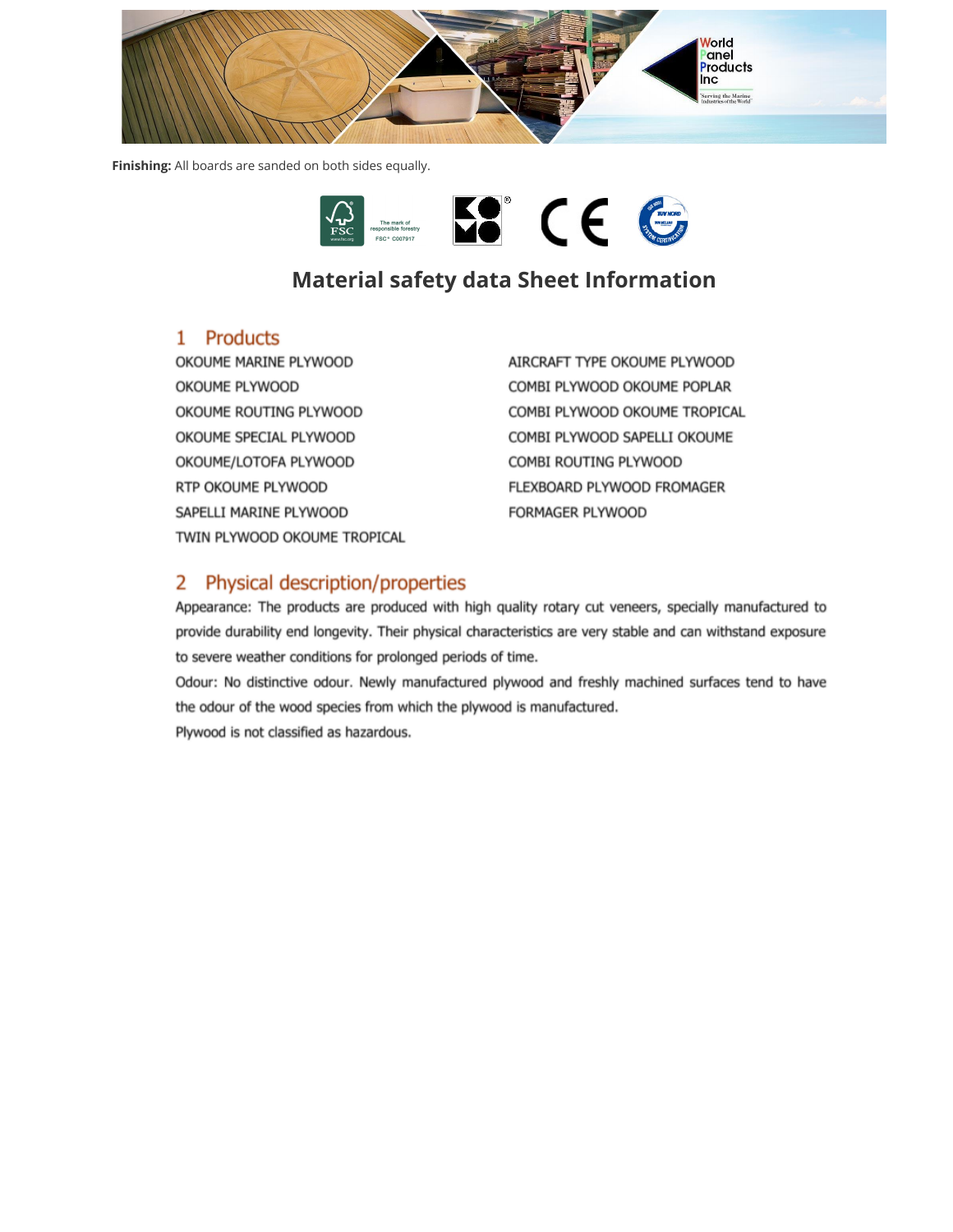

#### 3 Emission of volatile organic compounds

The resins used in the manufacturing process are of the stable thermosetting type.

Formaldehyde emission from the panels glued with melamine (MUF) or phenolic (PF) resins is very low. Panels made with MUF are classified E1 as per EN 13986. Panels made with PF resins are both E1 as per EN 13986 and TSCA Title VI / CARB compliant.

Sealing plywood with paint, varnish or other surface finishes further reduces any emissions.

### 4 Wood dust

When the boards are machined (sawn, sanded, drilled, routed, planed, etc.) wood dust is produced. Wood dust and splinters may cause irritation of the nose and throat, eyes and skin. Some woods may also be sensitizers, and some people may develop allergic dermatitis or asthma. Inhalation of wood dust, both hardwood and softwood, may increase the risk of nasal and paranasal sinus cancers.

#### Handling 5

When handling, take into account the density of the wood and consequently the weight of the packs. Respect the weight limits of the fork lift trucks.

When storing the panels, ensure that they are flat, level and in a dry place.